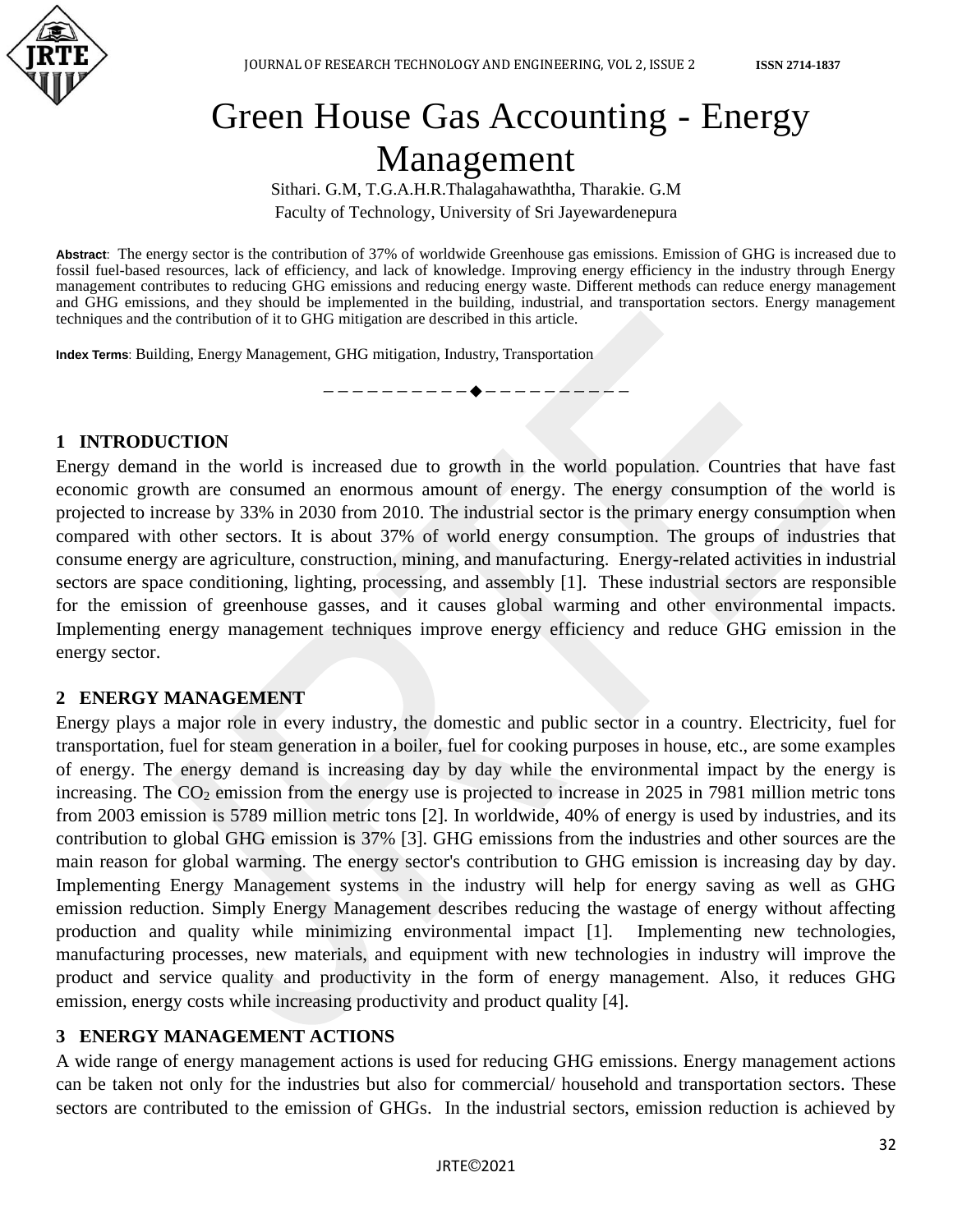energy efficiency technology. For example, use more efficient devices, renewable energies, and alternative fuel instead of fossil fuels responsible for GHG emissions by industries. The possible methods for energy management in the industrial sector are energy auditing and economic analysis. Other possible energy management methods are done under these sectors. They are boiler and firing systems. Steam and condensate system, waste-heat recovery, building envelop, HVAC system, and lighting. Thus, GHG emission reduction can be achieved through those energy management methods [4].

In the industrial sector, an energy audit is done to identify equipment and facility which use energy and recommend changing operation practices and equipment. Also, energy-saving and energy efficiency methods for boiler and fired systems are introduced. The most significant energy consumers in the industry are boilers and firing systems. GHG emissions from the boiler and fired system are also high due to consuming fossil fuel energy. So, energy-saving opportunities such as heat recovery, alternative fuel, and efficiency improvement are introduced. In the commercial sector, lighting and HVAC systems are consuming more energy. To reduce energy consumption and GHG mitigation, HVAC system design and lighting system changes and lighting controls can be done. In addition to that, GHG emissions from the transportation sector can be reduced by applying energy efficiency improvements such as alternative fuel [4].

#### **4 HOW ENERGY MANAGEMENT ACTIONS CONTRIBUTE TO GHG MITIGATION**

Energy is essential for both domestic and industrial purposes. Then the most energy-related processes cause emit greenhouse gas emissions. Greenhouse gas emissions badly affect to the human and environment. In the case of that, it is essential to use energy management methods to mitigate greenhouse gas. Some of the methods are discussed here.

#### **4.1 Industrial sector**

There are several technologies to reduce greenhouse gasses by managing energy efficiency [3].

#### **Sector-wide technologies**

Motor systems used about 65% of electricity in the industry [3]. There are several methods to increase motor system efficiencies. They are loss reduction in motor windings; better magnetic steel want to be used, improvements in motor aerodynamics, and manufacturing tolerances improvements. In these systems, end-use devices like pumps and fans also want to subject to improve the efficiencies. It is also essential to reduce the losses of mechanical and electrical transmission lines by accurately maintaining the operational procedures. Energy consumption can be reduced by introducing more efficient motor-driven systems or by improving the existing ones. Another important part is steam generation. It is about 15% of industrial energy used for steam generation [3]. So the efficiency of current steam generators like boilers efficiency can be improved up to 85% by using combustion controls, using alternative fuels, repairing leak traps, and using condensate recovery. In boiler systems, the efficiency can be checked by the flue gas. They are so improving the boiler efficiency cause to reduce the GHG emission to the environment.

Another part is using energy recovery techniques to improve energy management. It can be done by power, heat, and fuel recovery. The waste heat can be used for other processes in the industry. For example, the flue gas can be used through a heat exchanger to increase the feedwater temperature. Pressure recovery turbines can produce electricity through small pressure differences; then, they can be used to recover the power. The industrial cogeneration method also can be used to combined heat and power. It is about  $150$  MtCO<sub>2</sub> that can be mitigated by cogeneration [3].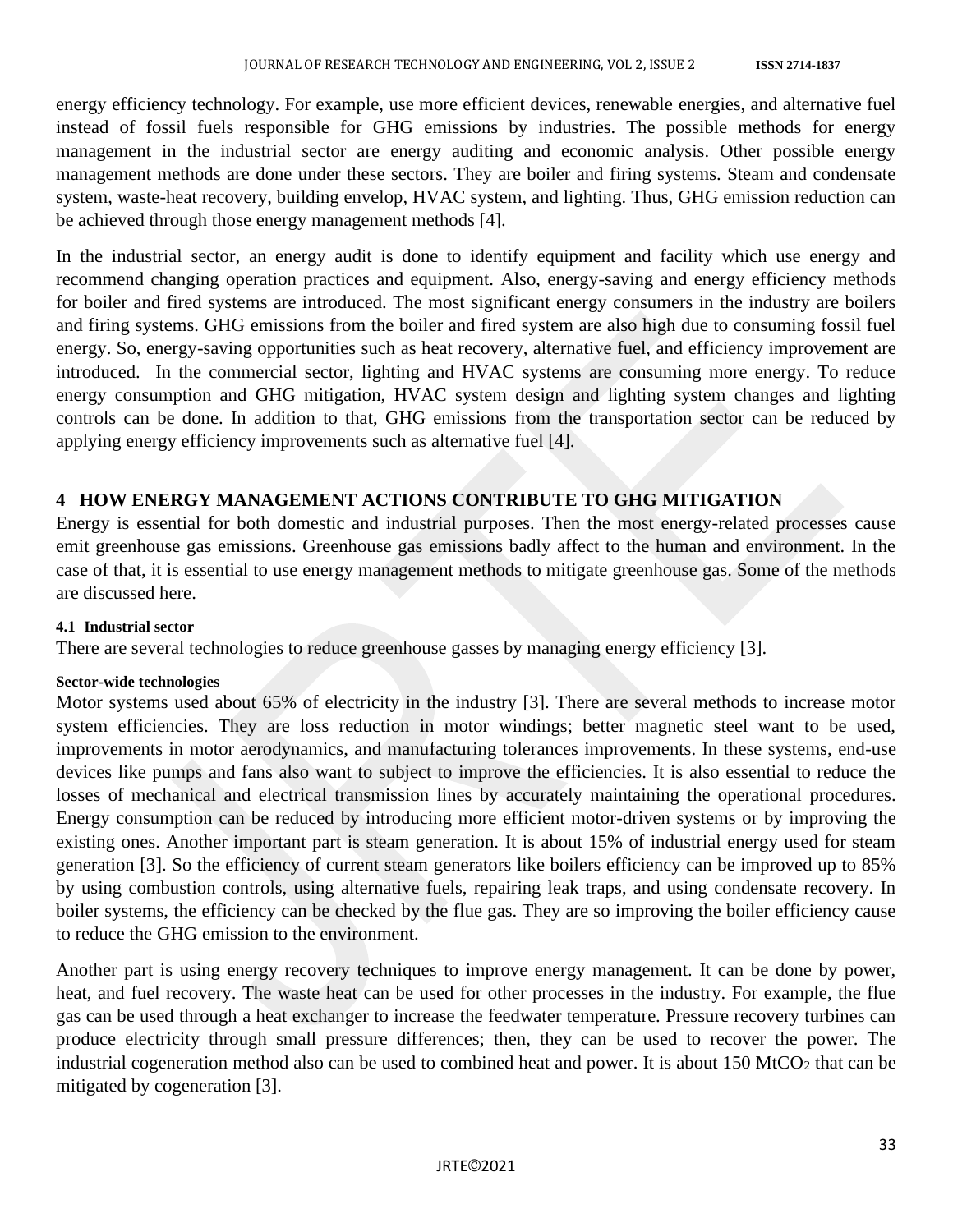#### **Energy efficiency improvements in inter-industry sector**

Cement manufacturing is one of the manufacturing processes that emit a huge amount of  $CO<sub>2</sub>$  to the environment. So using granulated slag from steel industries in cement manufacturing can reduce both  $CO<sub>2</sub>$ emissions and energy consumption. Here the most useful method industrial symbiosis can be used as an effective method. In that process, the industry's byproducts can be used as input for a manufacturing process in another industry. As an example eco-industrial park concept in Fig. 1 can be taken in industrial symbiosis. Another cascading heat system can be used to enhance the usage of waste heat from one industry to another. As well as waste fuels released by industry can supply it to another industry.

## Traditional industrial park Eco-industrial park (EIP)



Fig. 1. Eco industrial park concept

#### **Process specific measures and technologies**

Under this section mitigating options are discussed for chemicals, iron and steel, minerals, cement, and pulp and paper.

#### **Iron and steel industry**

It is about 6% of anthropogenic emissions happen from steel industries [3]. It is mainly from coke manufacturing. When considering India and China,  $3.5tCO<sub>2</sub>$  and  $3.1tCO<sub>2</sub>$  are respectively emitted in steel manufacturing [3]. This variation occurs due to the differences in fuel mixing, different retrofitting levels, and using different technologies. So by comparing these factors, it shows that waste energy and process gas recovery and more effective electric air furnaces design are the factors that need to be managed to reduce GHG emission. As well as energy-efficient methods can be used in available production routes.

#### **Chemical and fertilizer industries**

In chemical industries, major energy consumption areas are chemical synthesis, separations, and process heating. As an example, membranes can be improved for separations; for that purpose, Nanotechnology inspired membranes can be used in separations. And more selective catalysts can be used for synthesis. In addition to that heat, requirements can be filled by introducing heat exchangers. When considering plastic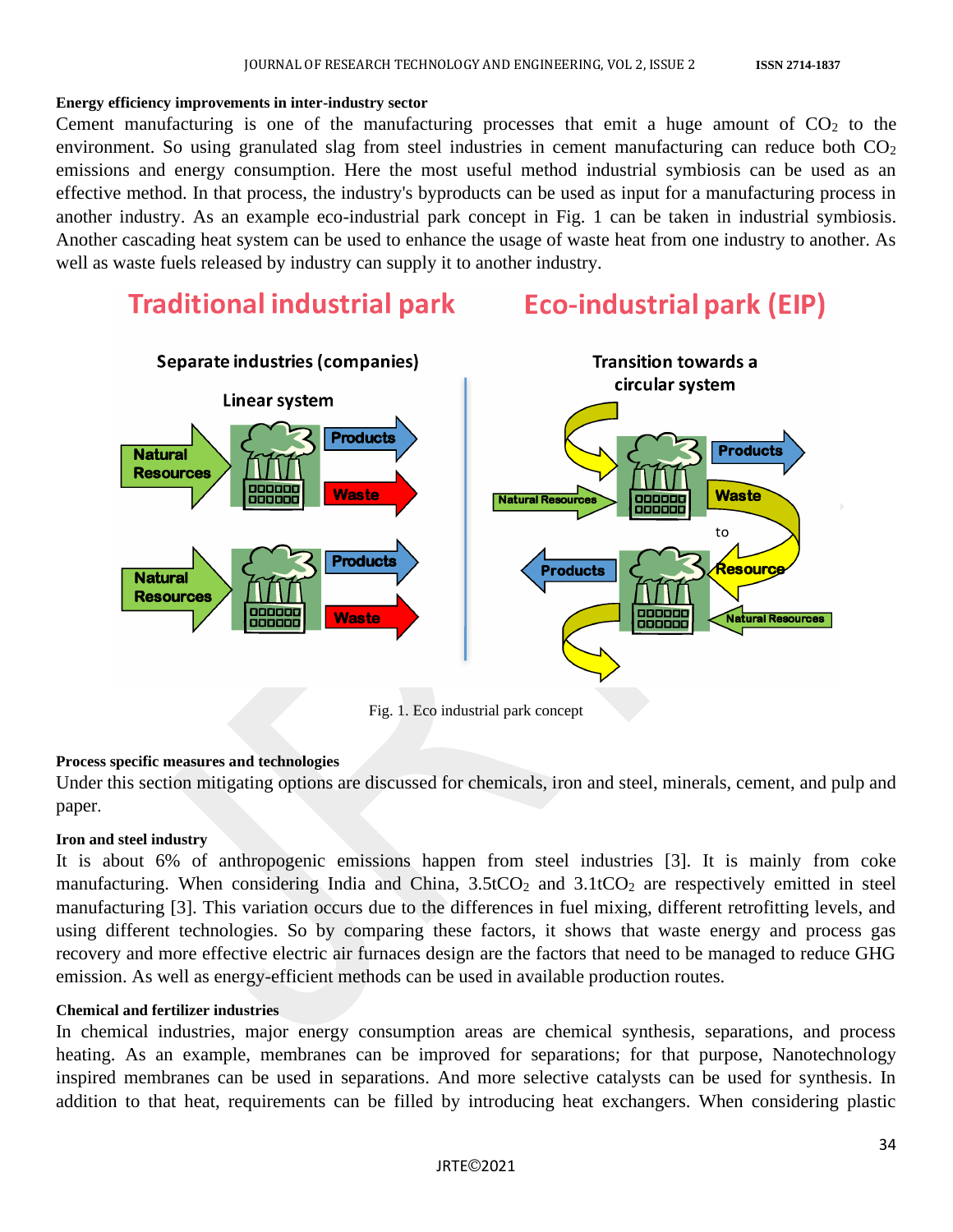products related to industries, ethylene is the primary energy-consuming material [3]. Ethylene is produced by subjecting hydrocarbon feedstock to steam cracking in the ethane to the gas oil process. This causes to produce by-products like hydrocarbons, methane, hydrogen, and propylene.

All these by-products are dependent on the feedstock. So feedstock management also contributes to the GHG mitigations. Another one that is the most energy-consuming stage in the chemical industry is the steam cracking process for olefin production. So, several technologies like improvements in cracking tube materials and furnace can be used to reduce energy consumption. Another one is absorption technologies that can be used to conserve energy and mitigate GHG emissions. In fertilizer manufacturing, most of the energy is used to produce ammonia. For that purpose, modern ammonia plants can be used to reduce energy consumption.

#### **Cement industries**

In cement industries, most of the  $CO<sub>2</sub>$  is emitted from the calcination of limestone as well as a high amount of electricity is also used for grinding the raw material. Energy consumption and GHG emissions can be done using alternative fuel mixes, cement types, and kiln technologies. Here, the clinker to cement ratio can be changed by different additives [5].

#### **Pulp and paper industries**

In this category, paper and wood-related industries emit about  $264$  MtCO<sub>2</sub>/year. In pulp and paper industries, energy efficiency improvements, cogeneration methods, and biomass fuel use can reduce both energy consumption and GHG emissions.

#### **4.2 Building sector**

#### **Building envelope and mechanical environmental control systems**

The interior of the building can be affected by several variables, as in Fig. 2 [6]. That shows that the architecture of the building is also affects energy consumption. Because the orientation and layout of the building mostly affect passive cooling and heating. Using solar shading techniques, utilizing thermal mass, using windows that can retain heat directly impact the efficiency of the space heating and cooling methods. By managing these techniques effectively, it affects the usage of heating and air conditioning systems. Then it leads to reduce the GHG emission also. Then planting the vegetation that covers the buildings from solar radiation highly affects to retain the coolness in the building.



Fig. 2. Impact of variables in interior of the building [6]

During the winter seasons, some countries use heating systems in buildings. But improper insulation causes the heat to lose to the outside environment. It can be reduced by using a triple glazed window of low emissivity, as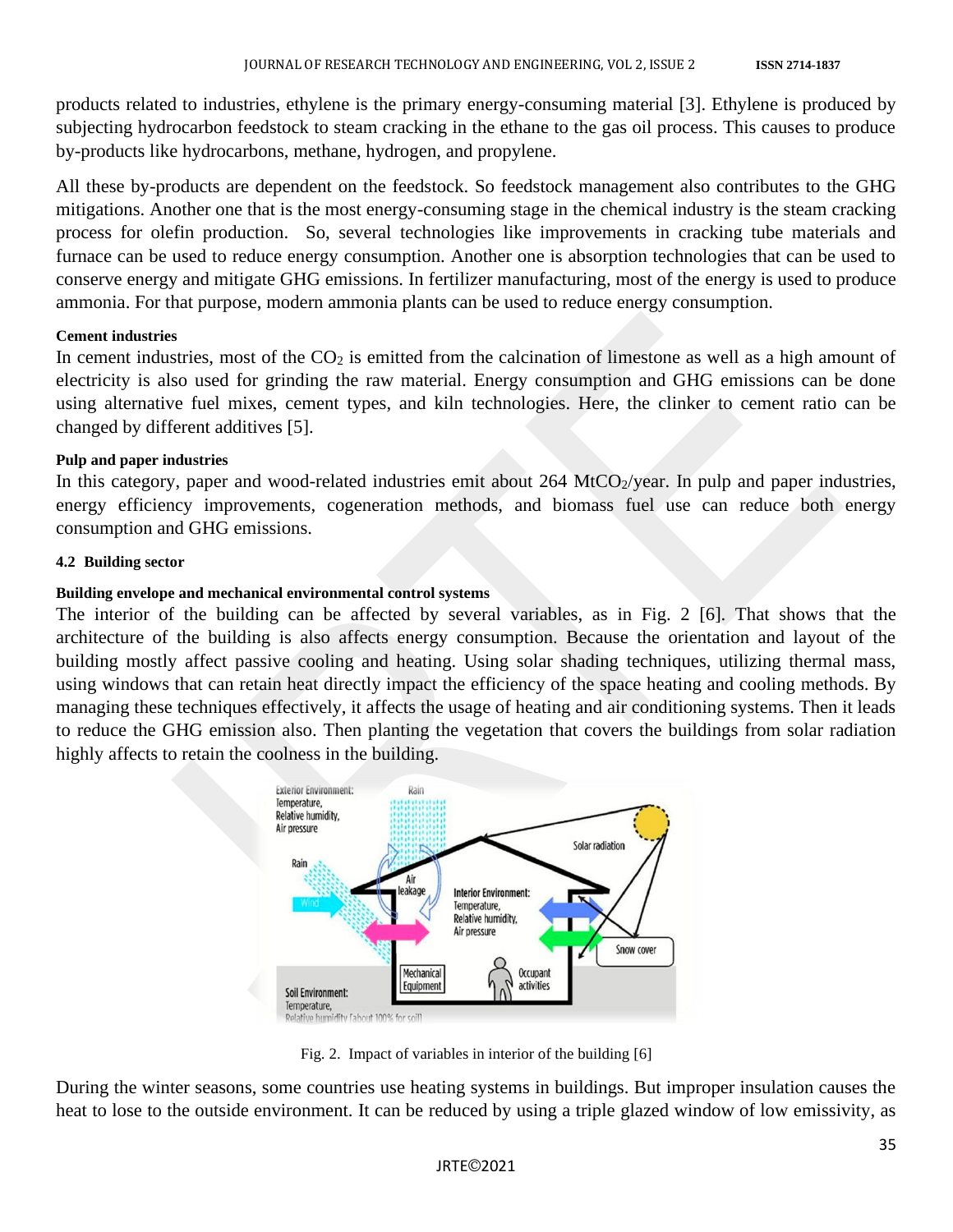in Fig. 3 largely helps to reduce the heat loss. This window consists of two emissivity coating layers and a krypton/argon oil-filled layer [7].



Fig. 3. Triple glazed window [7]

When considering heating and air conditioning systems, their system efficiency can be improved by several factors that also contribute to reducing GHG emissions. One of them is designs of impeller, motors and heat exchangers must be improved and condenser water pump can be optimized to save energy.

#### **Lightning**

Lightning is the main sector of a building that consumes most of the electricity. It can be used efficiently by introducing several techniques. Some of them are discussed below.

#### **Day lightning**

The efficient way to supply light to a building in a natural way is by using the sun. It leads to zero emissions. This can achieve by installing large size windows and using openings in a building. One of the methods is using a solatube. This device has mainly three parts, as in Fig. 4. Dome is the entrance to the sun's rays. Tube transfers the captured sun rays, and the diffuser delivers the light to space [8].



Fig. 4. Structure of a Solatube [8]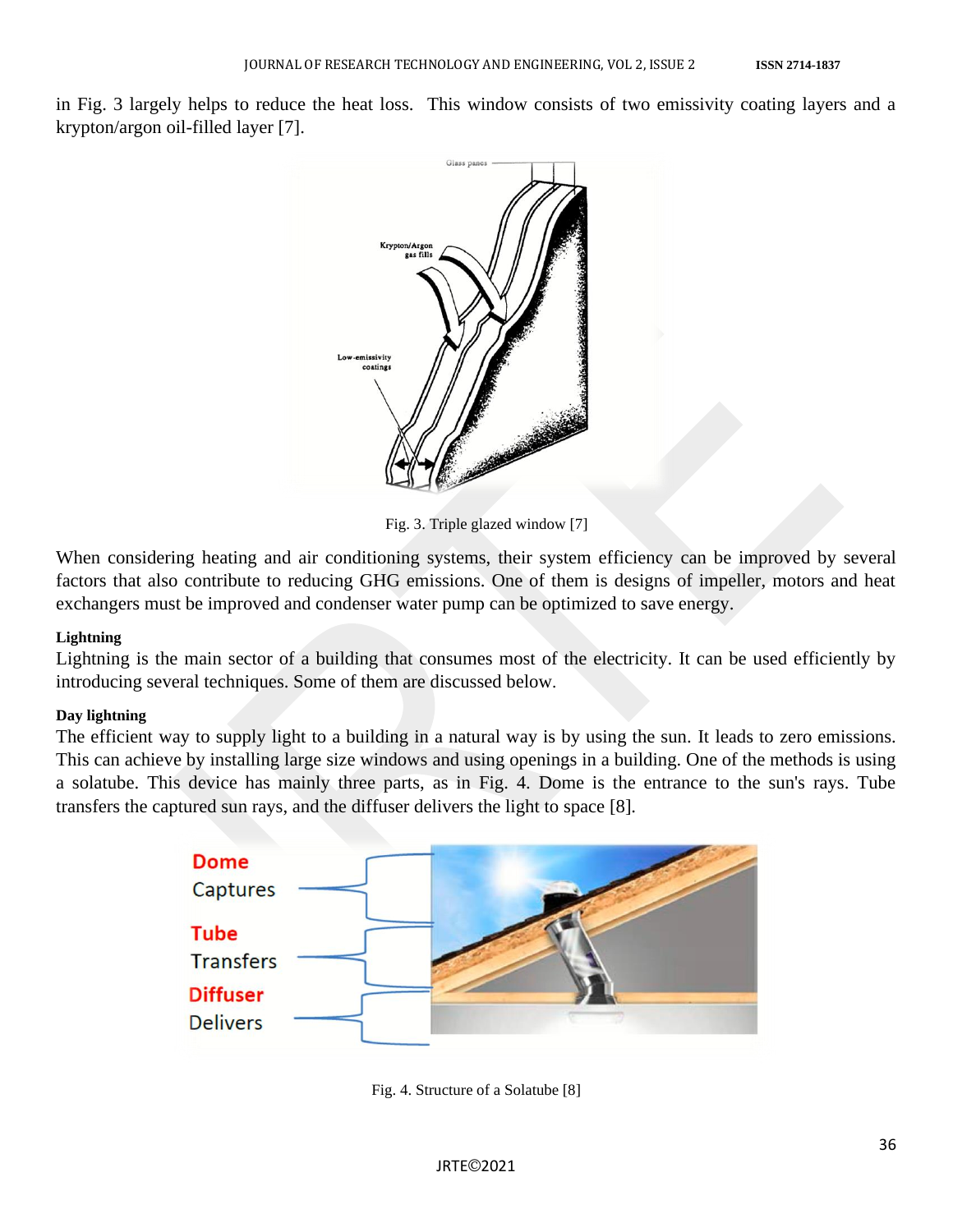#### **Use of compact florescent lamps and LED**

These types of bulbs reduce the usage of electricity as it needs low power to work. We know that electricity is also one method of emitting greenhouse gasses because electricity is supplied through the coal-fired plants that emit most greenhouse gases.

#### **Lightning controls**

The one method to save energy is using lightning controls. The following factors include in an efficient lighting system [7].

- Reduce light levels by tuning.
- Maintenance of luminance
- Load shedding

As well as another way to control the light systems is using an automated lighting system.

#### **Domestic appliances**

There are two types of appliances that are used mostly in buildings. They are fridges and cookers. In refrigerators, most of the electricity is used by compressors. So more techniques want to be used to improve the efficiency of the compressor. The following options can improve the efficiency of the refrigerator system.

- Increase door insulation thickness
- Compressors and evaporators fans should be more efficient
- Using two compressor systems
- Fiberglass in doors can be substituted by foam insulation

When considering cooking stoves, they are some stoves that are opened which use biomass fuels. Then it causes to emit the gasses also. For that, we have to use LPG gas stoves or biogas, which are more efficient. Otherwise, using biomass leads to cut more trees which almost purifies the CO<sub>2</sub>.

#### **4.3 Transportation sector**

The prominent fuel used for transportation is petroleum-based products. In most cases,  $CO<sub>2</sub>$  emits from fuel combustion in transportation [7]. So it is essential to introduce new methods to reduce both energy consumptions and GHG emissions. Some of the methods are discussed below [7].

#### **Fuel economy improvement**

There are several methods to improve fuel economy as follows.

- Material substitution to reduce vehicle weight. It can be done by using aluminum frames for body parts and using different composites.
- Aerodynamic drag reduction through wheel openings.
- Tire rolling resistance reduction by using good quality tiers.
- Accessories like an alternator, air conditioner, oil pumps, and light need to be improved.

#### **Reducing emissions**

This is the most important method that need to be considered to reduce the GHG emissions. Several steps can be taken to reduce the emissions in transportation. Some of them are,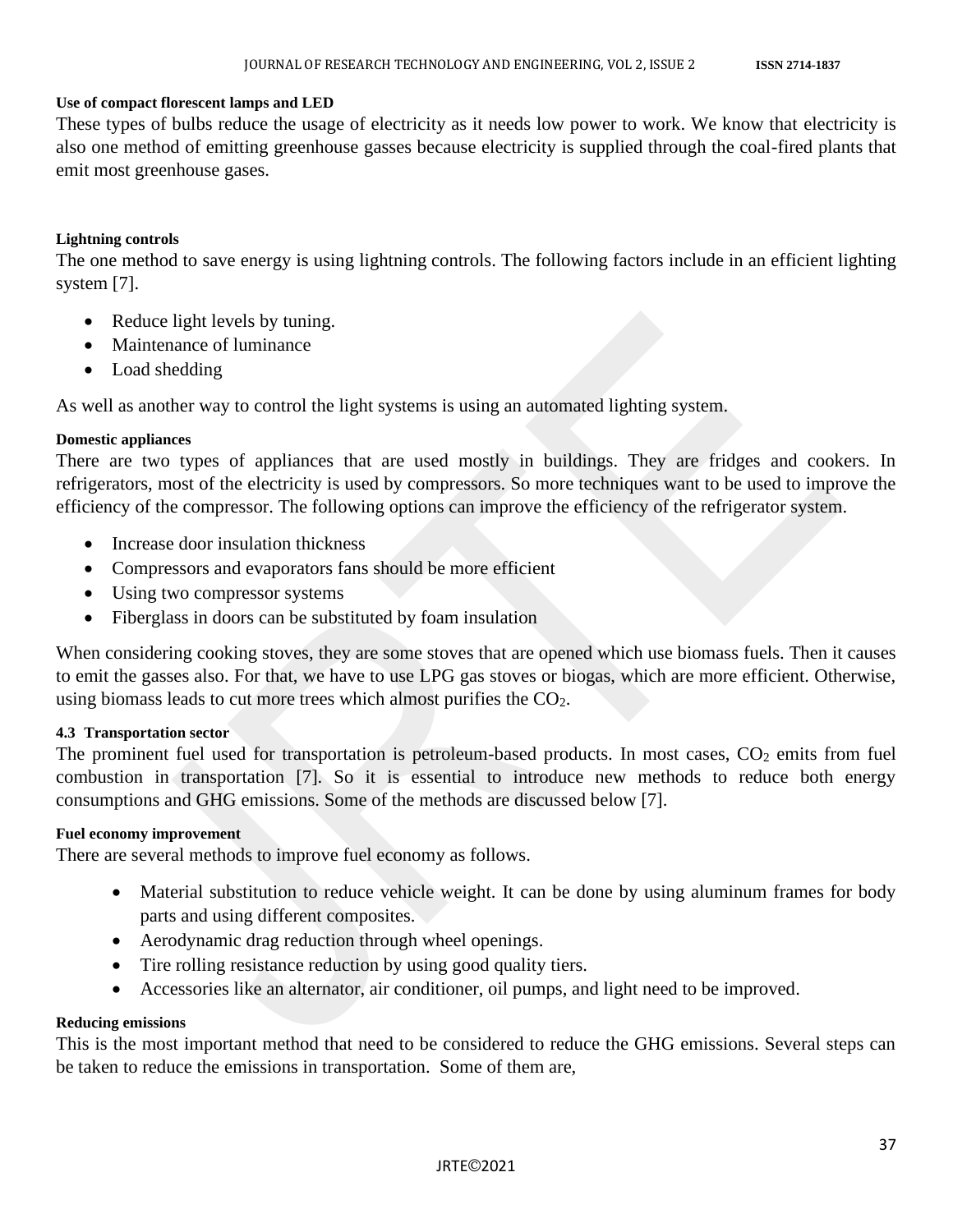- By introducing canisters and modifying pump nozzles in the gasoline delivery system to reduce the evaporative gasoline emissions.
- Sculpture content of diesel wants to be reduced.
- Fuel water content used for internal cooling.

#### **Using alternative fuels**

One efficient way to reduce energy consumption and GHG emissions is to use alternative fuels, not petroleumbased products. Those alternative fuels can be mentioned as follows.

- Wood using biomass- methanol and ethanol
- Using non-fossil sources to drive vehicle via electricity
- Using hydrogen that is non-fossil electricity

The following Table 1 shows how these fuel consumption leads to GHG emissions [9].

| Fuel           | Net GHG emission (kg)<br>CO2e |
|----------------|-------------------------------|
| Gasoline       | 11.17/gge                     |
| Natural gas    | $9.20$ /gge                   |
| Hydrogen       | 12.2/gge                      |
| <b>Biofuel</b> | $5.0$ /gge                    |

Table 1. Fuels and GHG emissions [9]

This table further shows that using hydrogen and biofuels can reduce the net GHG emissions than gasoline. The best example is when considering hydrogen using as fuel; it only emits water as a waste from the vehicle known as fuel cell electric vehicles [9].

#### **Transportation system alternatives**

In the world, most of the people used to transport through different vehicles. So using alternative transporting systems can be used to save both energy and the environment.

- Road designs improvements and construct alternative routes to reduce traffics
- Mass transit system need to strengthen such as trains and busses
- Work style of the people needs to be changed. Then they can communicate with others via mobiles etc.
- Encouraging people to use bicycles.
- Introducing better aerodynamics, regenerative braking, and exhaust heat recovery to save energy in trucks.

### **5 CONCLUSION**

Energy management is very important as energy-related processes affect GHG emissions. Then it is essential to identify the actions that can be taken to mitigate GHG emissions by energy management. The main sectors that using energy in the world are the industrial sector, the building sector, and the transportation sector. Even building architecture also indirectly affects GHG emissions because of the failures in interior designs. Many researchers found that these sectors need to improve by energy efficiencies to mitigate the GHG emissions.